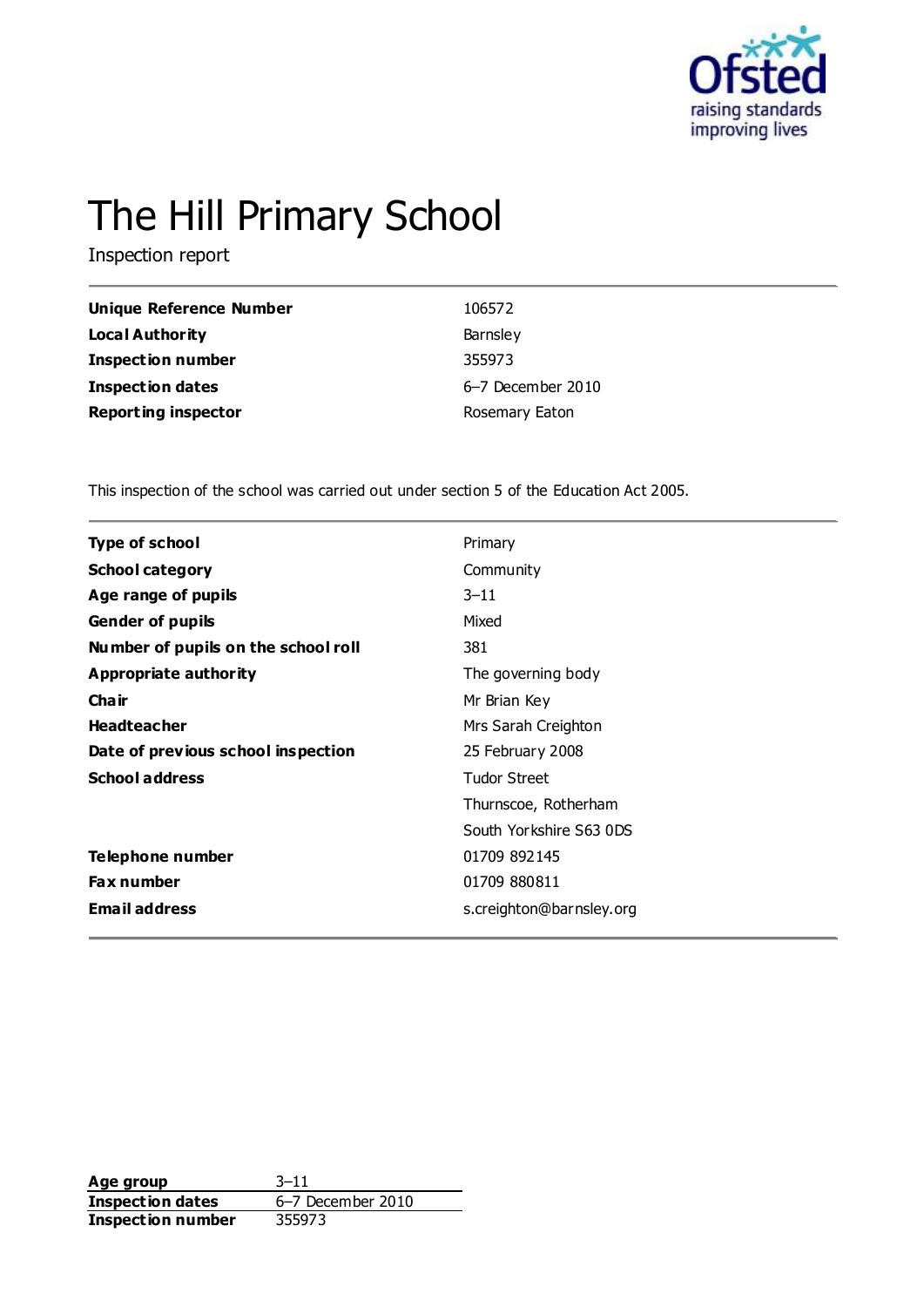The Office for Standards in Education, Children's Services and Skills (Ofsted) regulates and inspects to achieve excellence in the care of children and young people, and in education and skills for learners of all ages. It regulates and inspects childcare and children's social care, and inspects the Children and Family Court Advisory Support Service (Cafcass), schools, colleges, initial teacher training, work-based learning and skills training, adult and community learning, and education and training in prisons and other secure establishments. It assesses council children's services, and inspects services for looked after children, safeguarding and child protection.

Further copies of this report are obtainable from the school. Under the Education Act 2005, the school must provide a copy of this report free of charge to certain categories of people. A charge not exceeding the full cost of reproduction may be made for any other copies supplied.

If you would like a copy of this document in a different format, such as large print or Braille, please telephone 0300 1234 234, or email **[enquiries@ofsted.gov.uk](mailto:enquiries@ofsted.gov.uk)**.

You may copy all or parts of this document for non-commercial educational purposes, as long as you give details of the source and date of publication and do not alter the documentation in any way.

To receive regular email alerts about new publications, including survey reports and school inspection reports, please visit our website and go to 'Subscribe'.

Royal Exchange Buildings St Ann's Square Manchester M2 7LA T: 0300 1234 234 Textphone: 0161 618 8524 E: **[enquiries@ofsted.gov.uk](mailto:enquiries@ofsted.gov.uk)**

W: **[www.ofsted.gov.uk](http://www.ofsted.gov.uk/)**

© Crown copyright 2010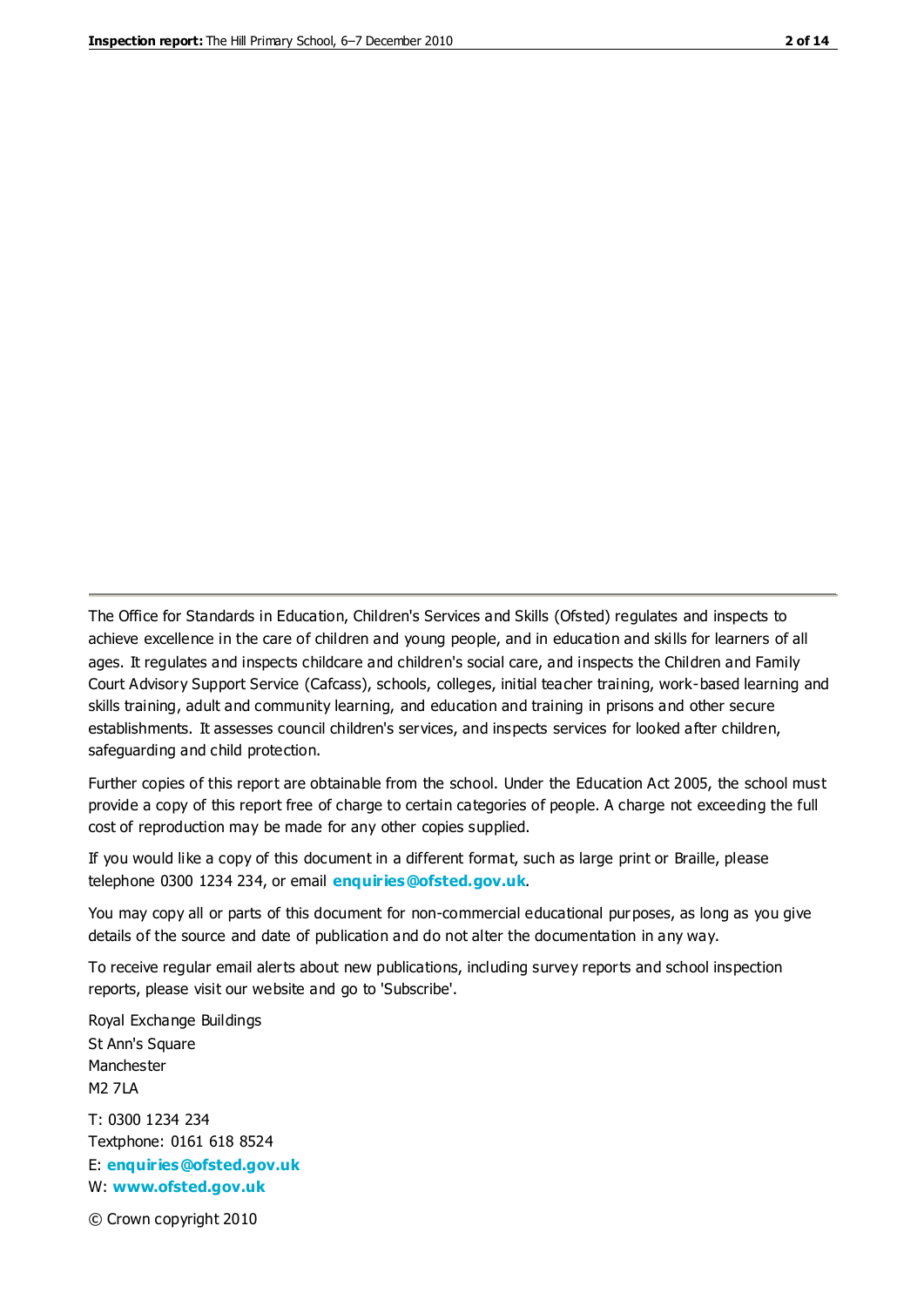# **Introduction**

This inspection was carried out by four additional inspectors. The inspectors observed 20 lessons taught by 17 teachers and held meetings with groups of pupils, members of the governing body and staff. They observed the school's work, and looked at a range of documents including safeguarding policies and records, samples of pupils' work, and assessment information. The 24 questionnaires returned by parents and carers were analysed, as were those completed by pupils and staff.

The inspection team reviewed many aspects of the school's work. It looked in detail at the following:

- $\blacksquare$  The effectiveness with which pupils develop and apply their writing skills, such as spelling and punctuation.
- The extent to which the pace of lessons and the way in which pupils' books are marked have improved since the previous inspection.
- The contribution made by leaders at all levels to monitoring and improving teaching and learning.
- The extent to which the requirements for the Early Years Foundation Stage are met equally effectively across the provision, including through the registered childcare.

# **Information about the school**

This is a much larger-than-average-sized primary school. The proportion of pupils known to be eligible for free school meals is over twice the national average. The vast majority of pupils are White British and no pupils speak English as an additional language. The proportion of pupils with special educational needs and/or disabilities is well above average. The school has gained the Activemark and Artsmark Gold awards and has Healthy School status.

The headteacher is currently also the executive headteacher of another primary school. The registered childcare, managed by the governing body, provides care during the day for children from the age of three months to four years of age. At the time of the inspection, building work was taking place in the part of the school used by the Nursery class. During the inspection, severe weather caused the school to close and the inspection resumed the following week.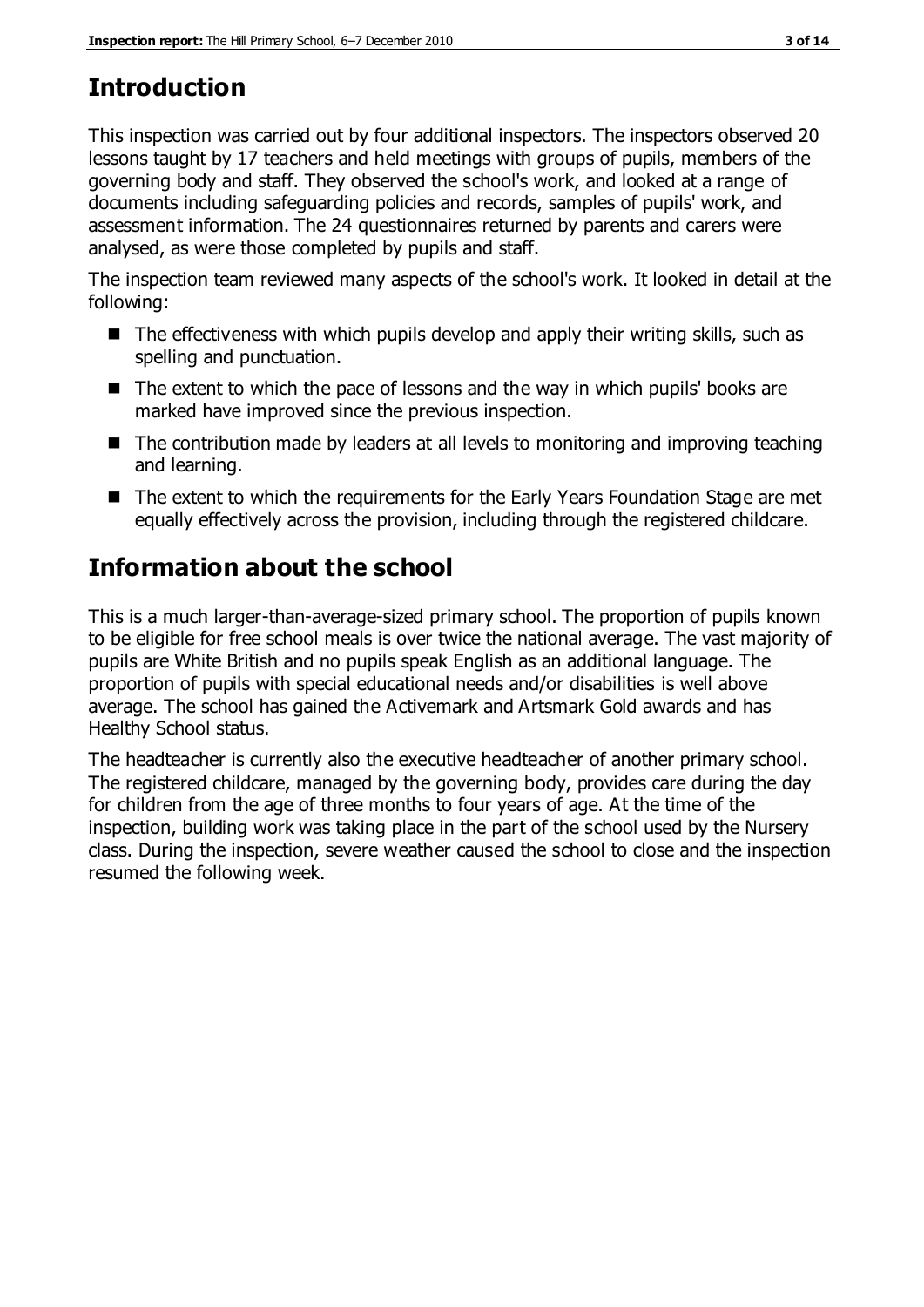# **Inspection judgements**

| Overall effectiveness: how good is the school?  |  |
|-------------------------------------------------|--|
| The school's capacity for sustained improvement |  |
|                                                 |  |

# **Main findings**

Expert, determined and dedicated leadership by the headteacher and senior leaders has driven the school to its position of outstanding effectiveness. Its improvement over recent years has been remarkable. Exceptionally rigorous self-evaluation results in a detailed understanding of areas of particular strength and those that provide opportunities for further development. All those with leadership roles play their part in monitoring the school's work and in identifying the actions by which key priorities are tackled. Each leader has multiple responsibilities, so that the drive forward does not falter when individuals move on. The staff are actively encouraged to be innovative and to develop professionally to support current priorities. Their enthusiasm, teamwork and contribution to the school's extremely successful pursuit of equal opportunities for all pupils, are further evidence of its outstanding capacity for sustained improvement.

Because they are now taught well, the pupils' progress has accelerated and is good. The trend is one of improving attainment, with increasing numbers of Year 6 pupils reaching the expected or higher levels in English and mathematics. Overall, attainment is broadly average, although within English, writing is a relatively weaker aspect. The exceptional curriculum ensures that the pupils have plenty to write about and exciting and relevant reasons for writing. However, limitations in their spoken English and in their consistent application of essential skills, such as handwriting, spelling and punctuation, restrict the pupils' ability to communicate their ideas effectively.

The pupils feel entirely safe in school and comment, for example, 'I am surrounded by adults that are so protective and make me feel better when I am sad'. This sentiment is understandable because the pupils are given superb care, guidance and support, with first-rate attention paid to safeguarding, and with the school working most effectively with a host of agencies and professionals. In turn, the pupils show their concern for others by making an exceptional contribution to the school and community. For example, being extremely aware of the importance of healthy lifestyles, the playground leaders encourage others to be active. In addition, the school council campaigned successfully for a ramp to enable pupils who use wheelchairs to get into the fresh air more easily.

The school has sustained the excellence of its provision for children in the Early Years Foundation Stage. Indeed, it has been strengthened by developments in the childcare setting so that this, too, provides outstandingly well for the children.

### **What does the school need to do to improve further?**

- $\blacksquare$  Raise attainment in writing by:
	- encouraging pupils to speak clearly and in sentences consistently, pronouncing words correctly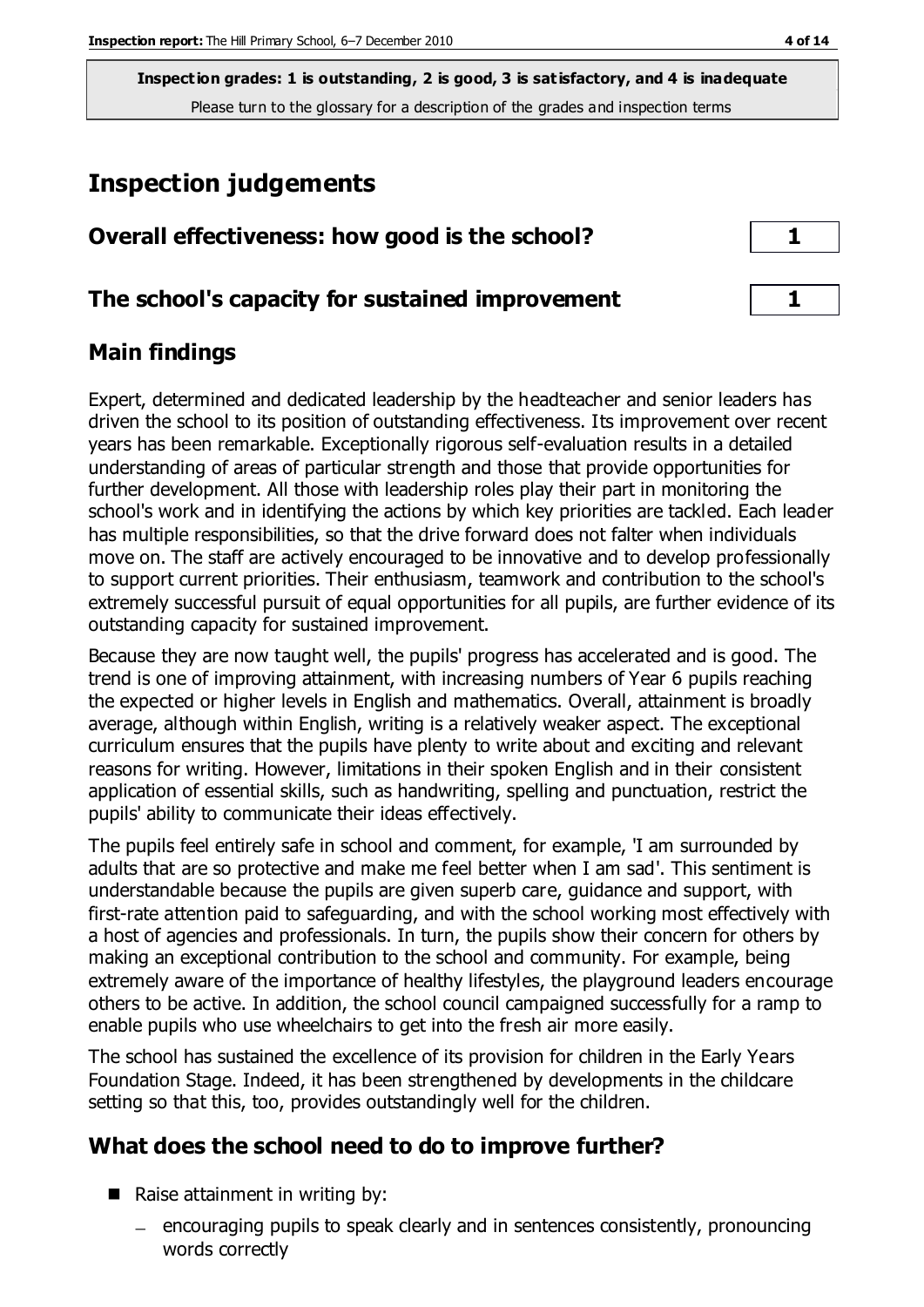- $\mu$  ensuring that pupils write neatly and legibly at all times
- improving pupils' spelling and punctuation.

### **Outcomes for individuals and groups of pupils 2**



The pupils arrive at lessons eager to work and learn because they enjoy being with the teachers and are stimulated by the exciting curriculum. They concentrate very well on their tasks and are invariably quick to volunteer answers to questions or to talk to the class about their work. They speak with confidence, but often in short sentences or phrases, with words such as 'was' truncated and pronounced incorrectly. This makes it harder for the pupils to write complex sentences or tackle unknown spellings. In their haste to write down their ideas, sometimes the pupils' handwriting suffers and they make needless mistakes in spelling and punctuation. The pupils are keen to do well and make good use of the information displayed in classrooms, for example, lists of interesting vocabulary. They listen carefully to adults and other pupils. They work together very constructively in small groups and evaluate each other's work regularly as honest but kind critical friends.

At the start of the Nursery Year, most of the children's skills are at low levels when compared with the expectations for their age. For example, many children prefer to point rather than speak. After making outstanding progress in the Early Years Foundation Stage, the pupils make good and accelerating progress during Years 1 to 6. Achievement is good. In 2010, the school met or exceeded its challenging targets for Year 6 pupils. In writing, the proportion of pupils reaching the expected or higher level rose, but was much lower than in reading and mathematics. Pupils with special educational needs and/or disabilities make good progress because they receive timely interventions and effective individual support during lessons.

Behaviour is good overall and sometimes outstanding. A small number of pupils have difficulty initially managing their own behaviour, but respond very well to the school's imaginative support strategies. As a result, their behaviour improves considerably and serious incidents such as bullying are very rare. The pupils are very clear that they would speak to an adult about any concerns and that these would then be 'sorted out'. The list of pupils' posts of responsibility is very long and, for example, the youngest children know that the Playground Buddies are there to play with them if they are on their own. The pupils are frequently involved in work to improve the local community, such as helping to choose the street names in a new estate, and they support a variety of causes at home and abroad actively. Attendance is improving strongly; with the proportion of persistent absentees already well below average. Their strong work ethic, high aspirations and ability to apply to their work, important skills, such as the use of information and communication technology (ICT), help to prepare the pupils well for the next stage in their education, despite relative weaknesses in writing.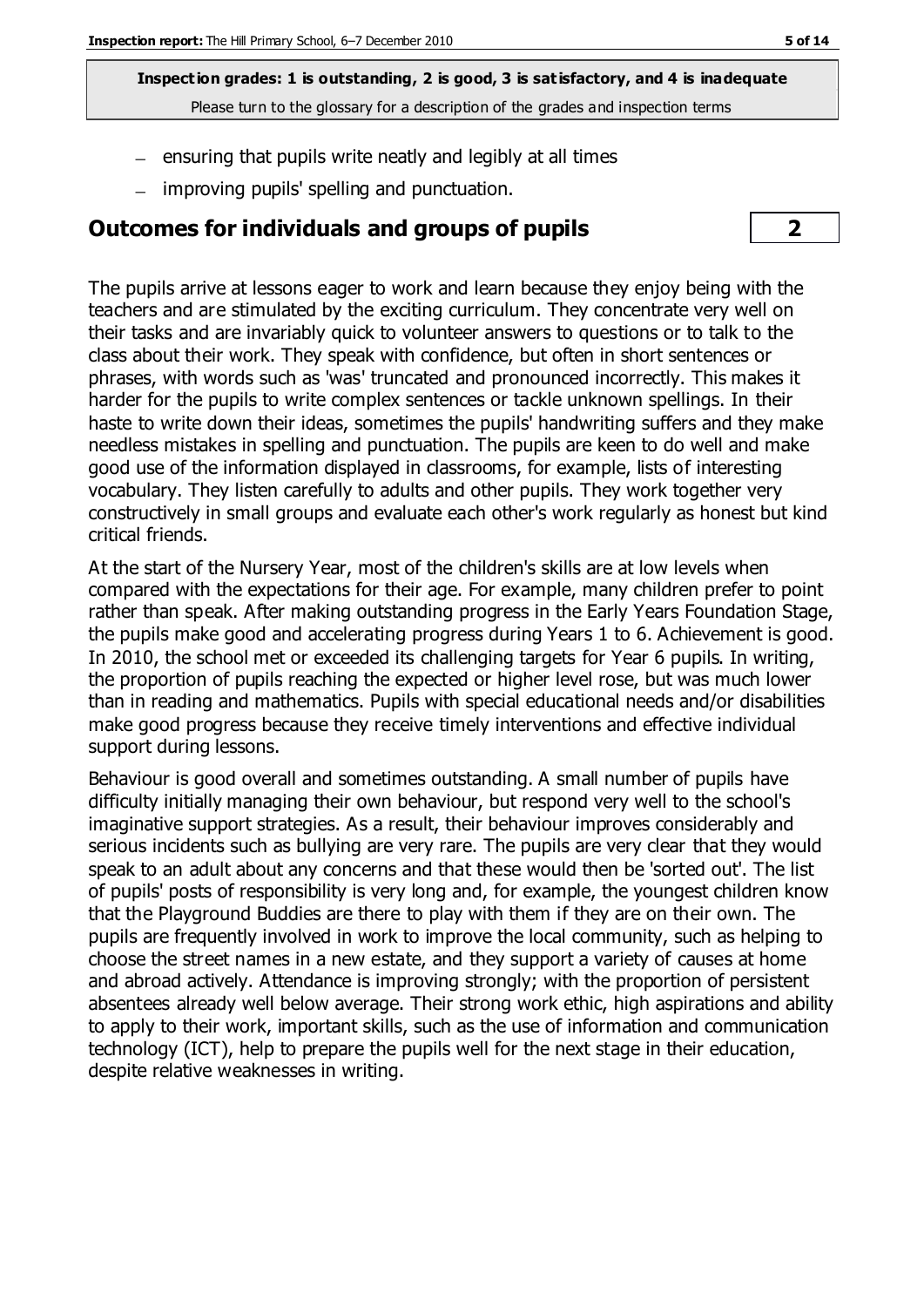These are the grades for pupils' outcomes

| Pupils' achievement and the extent to which they enjoy their learning                                                     | $\overline{2}$ |
|---------------------------------------------------------------------------------------------------------------------------|----------------|
| Taking into account:<br>Pupils' attainment <sup>1</sup>                                                                   | 3              |
| The quality of pupils' learning and their progress                                                                        | 2              |
| The quality of learning for pupils with special educational needs and/or disabilities<br>and their progress               | $\mathcal{P}$  |
| The extent to which pupils feel safe                                                                                      | 1              |
| Pupils' behaviour                                                                                                         | 2              |
| The extent to which pupils adopt healthy lifestyles                                                                       | 1              |
| The extent to which pupils contribute to the school and wider community                                                   | 1              |
| The extent to which pupils develop workplace and other skills that will contribute to<br>their future economic well-being |                |
| Taking into account:<br>Pupils' attendance <sup>1</sup>                                                                   | 3              |
| The extent of pupils' spiritual, moral, social and cultural development                                                   | 2              |

<sup>1</sup> The grades for attainment and attendance are: 1 is high; 2 is above average; 3 is broadly average; and 4 is low

# **How effective is the provision?**

The teachers make good use frequently of assessment information in order to match tasks to the needs of particular groups of pupils. The pace of learning has increased since the previous inspection and lessons include well-timed changes of activities regularly, keeping pupils alert and responsive. The teaching assistants work closely alongside the teachers and make strong contributions to lessons and learning, particularly through their work with pupils with special educational needs and/or disabilities. The quality of questioning has been a recent focus for staff development and the outcome is seen in the effective way that the teachers probe the pupils' understanding, requiring them to think hard and apply what they have learned. However, the pupils are not always encouraged to speak in coherent sentences. Marking has improved. The teachers praise the pupils' efforts and make them aware of how they can reach higher levels. Comments about the pupils' handwriting, spelling and punctuation are sometimes repeated a number of times, with little indication that the pupils have taken note of the advice they were given.

The pupils are provided with memorable experiences, such as going into the playground to test the rockets they have designed and made. Barriers between subjects are broken down through the use of topics which provide rich opportunities for the pupils to apply their skills, such as numeracy and writing to themes, for example, 'Space'. At the start of topics, the pupils decide what they would like to learn about and how they will go about this, helping to ensure that learning is relevant to their needs and interests. Approaches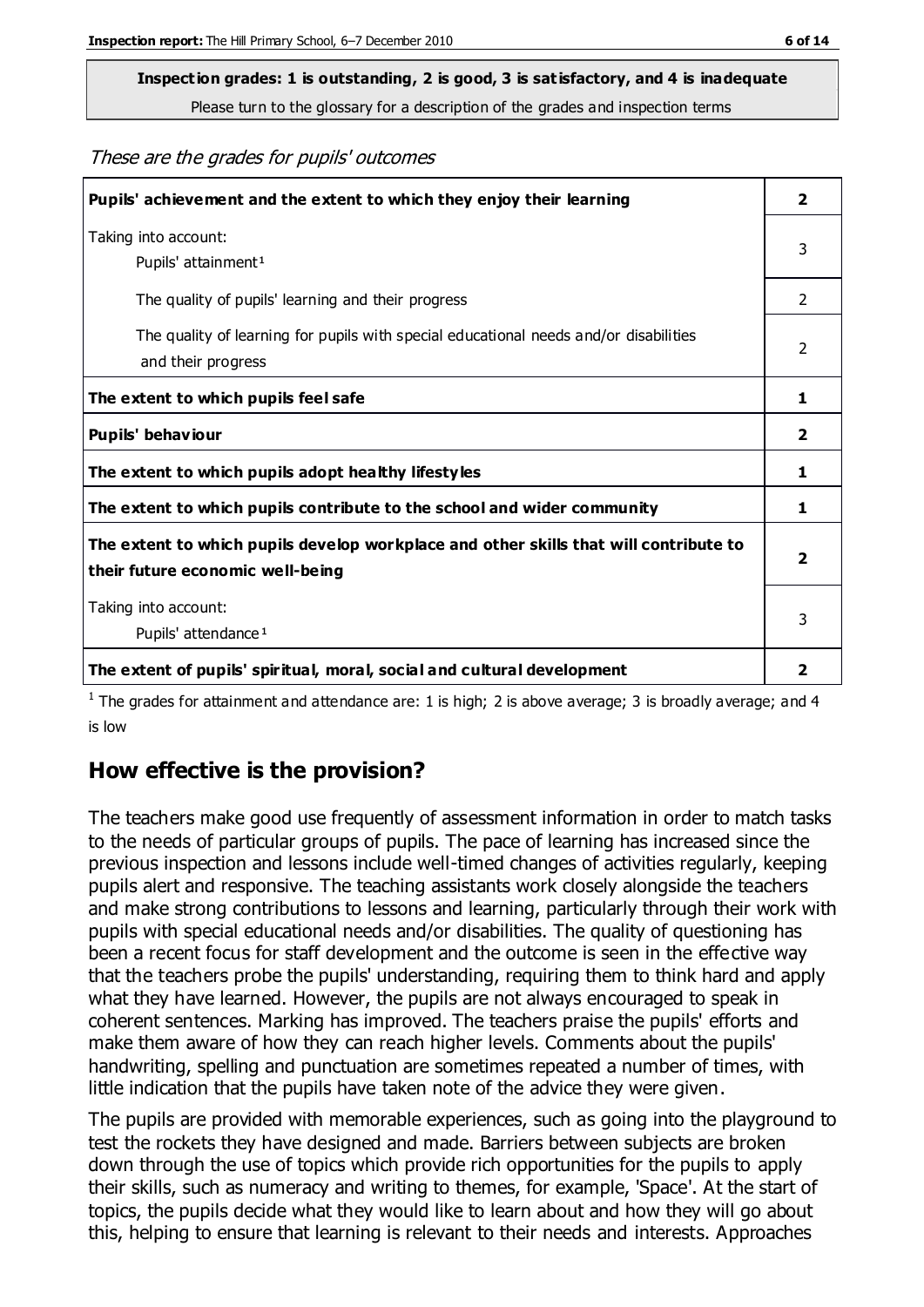that are successful in the Early Years Foundation Stage are adopted throughout the school. Hence, each classroom has a role-play area linked to the current topic, providing the impetus for hugely enjoyable, independent learning. Partnerships, such as those with a local history group, allotment holders and ballroom dancers, add greatly to the breadth of the pupils' experiences. The pupils enjoy greatly the many visits linked to their school work. The extensive range of after-school activities, including the brass band, art, cookery and football clubs, caters for all tastes and promotes social skills, a love of learning and encourages the pupils to use their leisure time productively.

Every pupil and their circumstances are known extremely well. All the adults in school work very closely together to provide each individual with the support they need in order to flourish. Comprehensive training enables the staff to identify quickly and support effectively pupils with particular special educational needs and/or disabilities, for example, autism or dyslexia. The learning mentor and behaviour improvement partner play a significant role in promoting regular attendance and good behaviour. For example, activities known to be popular with pupils whose attendance has been erratic are offered through after-school clubs, tempting the pupils to attend during the day. The 'Maintenance Crews' target pupils who find it hard to behave well during free time, enabling them to work alongside good role models as they make a very positive contribution to keeping the school site clean and tidy. The school goes out of its way to encourage and enable parents and carers to help their children to continue learning while at home. The pupils are prepared exceptionally well for transition to different stages of their education.

| The quality of teaching                                                                                    |  |
|------------------------------------------------------------------------------------------------------------|--|
| Taking into account:<br>The use of assessment to support learning                                          |  |
| The extent to which the curriculum meets pupils' needs, including, where relevant,<br>through partnerships |  |
| The effectiveness of care, guidance and support                                                            |  |

These are the grades for the quality of provision

# **How effective are leadership and management?**

Key features of the headteacher's highly effective leadership include her ability to enthuse others, identify potential in the staff, and to manage change. The senior team spearheads the successful drive to improve teaching and learning and uses sophisticated systems to monitor and evaluate both provision and outcomes. The leaders use the information gathered very effectively to identify next steps forward and to check that actions taken have the desired impact. The staff and the governing body share the headteacher's high aspirations for the pupils and commitment to securing for each of them the best possible start to their education. Accordingly, the drive to provide equal opportunities is exceptionally successful. For example, enhancements to the curriculum, such as a residential visit to London, are made available to all pupils, regardless of their circumstances. Pupils who do not attend after-school clubs are offered alternatives, such as outings during school holidays. Governance is good. Members of the governing body are well informed, sometimes through first-hand observations, and consequently ask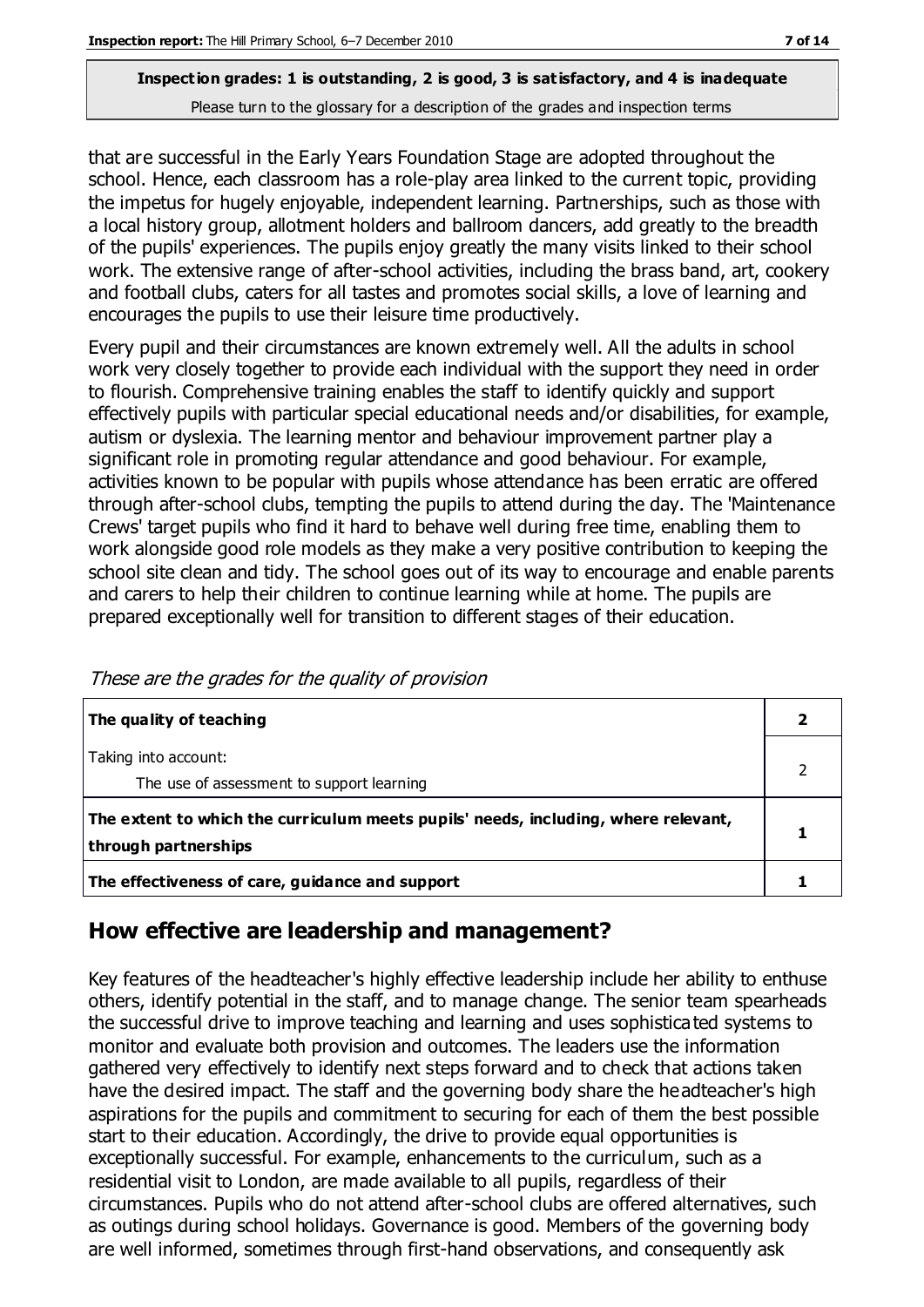pertinent questions, for example, about the rigour of the school's targets. They make a very good contribution to the school's excellent arrangements to safeguard pupils. For instance, they formed part of the working party to scrutinise the arrangements for keeping pupils safe during the current building work, maintaining a watching brief to ensure that they are effective. Policies and practice are reviewed extremely systematically and revised as necessary to ensure that current requirements are met. The school forms an extremely cohesive community with extensive and effective links with a range of groups in its locality and with communities in the wider United Kingdom. Plans are in place to develop international partnerships to raise the pupils' awareness of global issues. The childcare provision is led and managed extremely well. It benefits from oversight by the headteacher, expertise within the governing body and from the close working relationships between its leader and the leader of the Nursery and Reception classes.

| The effectiveness of leadership and management in embedding ambition and driving<br>improvement                                                                  |   |
|------------------------------------------------------------------------------------------------------------------------------------------------------------------|---|
| Taking into account:<br>The leadership and management of teaching and learning                                                                                   |   |
| The effectiveness of the governing body in challenging and supporting the<br>school so that weaknesses are tackled decisively and statutory responsibilities met |   |
| The effectiveness of the school's engagement with parents and carers                                                                                             | 2 |
| The effectiveness of partnerships in promoting learning and well-being                                                                                           | 1 |
| The effectiveness with which the school promotes equality of opportunity and tackles<br>discrimination                                                           |   |
| The effectiveness of safeguarding procedures                                                                                                                     |   |
| The effectiveness with which the school promotes community cohesion                                                                                              | 2 |
| The effectiveness with which the school deploys resources to achieve value for money                                                                             | 2 |

These are the grades for leadership and management

# **Early Years Foundation Stage**

From their starting points, the children make excellent progress across all areas of learning, although their attainment is generally still below expectations by the time they enter Year 1. The childcare provision has a notable impact on the social skills and language development of the children, whose parents and carers use the service, giving the children's education a head start. The provision is excellent in the Nursery and Reception classes and in the childcare setting. A happy and purposeful ethos prevails. Learning opportunities excite the children and stimulate their desire to learn. For example, although the conditions outside were assessed as too dangerous for the children, the staff brought in buckets of snow for children in the Reception class to explore. As a result, the children noticed that 'you need sun to make it melt' and that 'it turns to water'. The adults promote language development consistently during both structured sessions and when chatting about snacks or making Christmas lists. The leaders deploy the staff exceptionally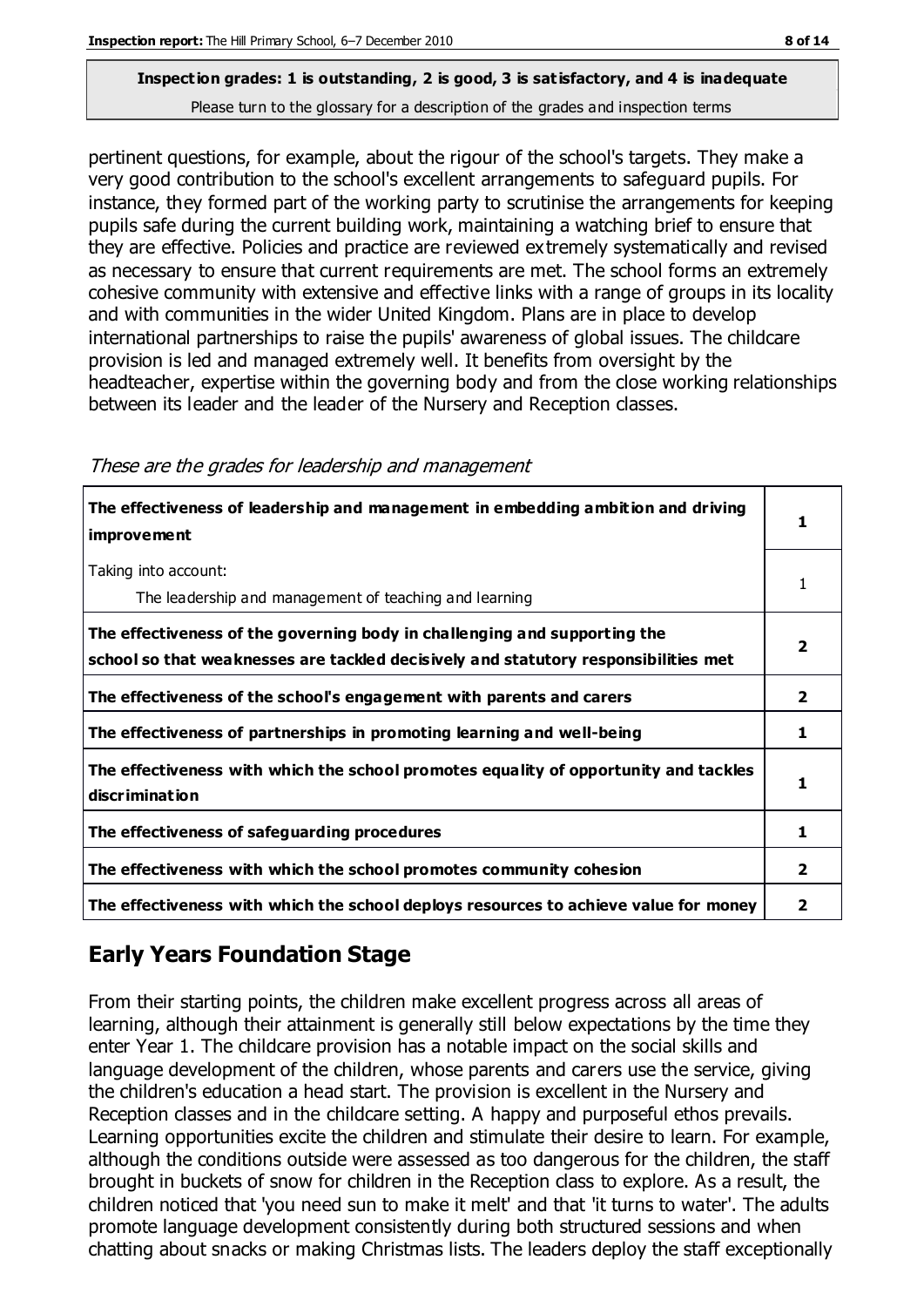well, so that the children have plenty of freedom to be independent learners and follow their inclinations, but also the adults step in quickly to direct activities and extend learning by asking questions or making suggestions. Topics such as 'In the bleak midwinter' are common to all settings which means that learning is uninterrupted when children move during the day from one learning space to another.

Exceptional leadership of education and childcare enables resources, including staff, planning and information about the children, to be shared. Extremely effective teamwork and links with health professionals mean that children with special educational needs and/or disabilities are identified early and the necessary support provided. Profiles of the children's learning and development are maintained meticulously by their key workers, with processes in place to ensure the consistency of assessments. The children's safety and well-being are given the highest priority. The staff consider the impact on children carefully when reviewing policies, such as those concerning the sleeping arrangements for babies in the childcare setting. The leaders ensure that the conditions of childcare registration are met.

| Overall effectiveness of the Early Years Foundation Stage                             |  |
|---------------------------------------------------------------------------------------|--|
| Taking into account:<br>Outcomes for children in the Early Years Foundation Stage     |  |
| The quality of provision in the Early Years Foundation Stage                          |  |
| The effectiveness of leadership and management of the Early Years Foundation<br>Stage |  |

These are the grades for the Early Years Foundation Stage

# **Views of parents and carers**

The proportion of parents and carers returning questionnaires was much lower than average. All of these parents and carers are happy with their children's experience of the school. They are particularly pleased with the quality of teaching and consider that their children are kept safe. The inspection evidence confirms these positive views. The inspectors judge the pupils' progress to be good, although it has previously been slower than this. Parents and carers have many opportunities to communicate with the school. Their views are taken into account, although it is not always possible for the leaders to act on them. A very small number of parents and carers expressed concerns about bullying. The inspectors spoke to the pupils about bullying, examined the school's records of incidents and discussed the issue with the leaders and staff with responsibility for this area of the school's work. No evidence was found to indicate that bullying is currently a problem in the school.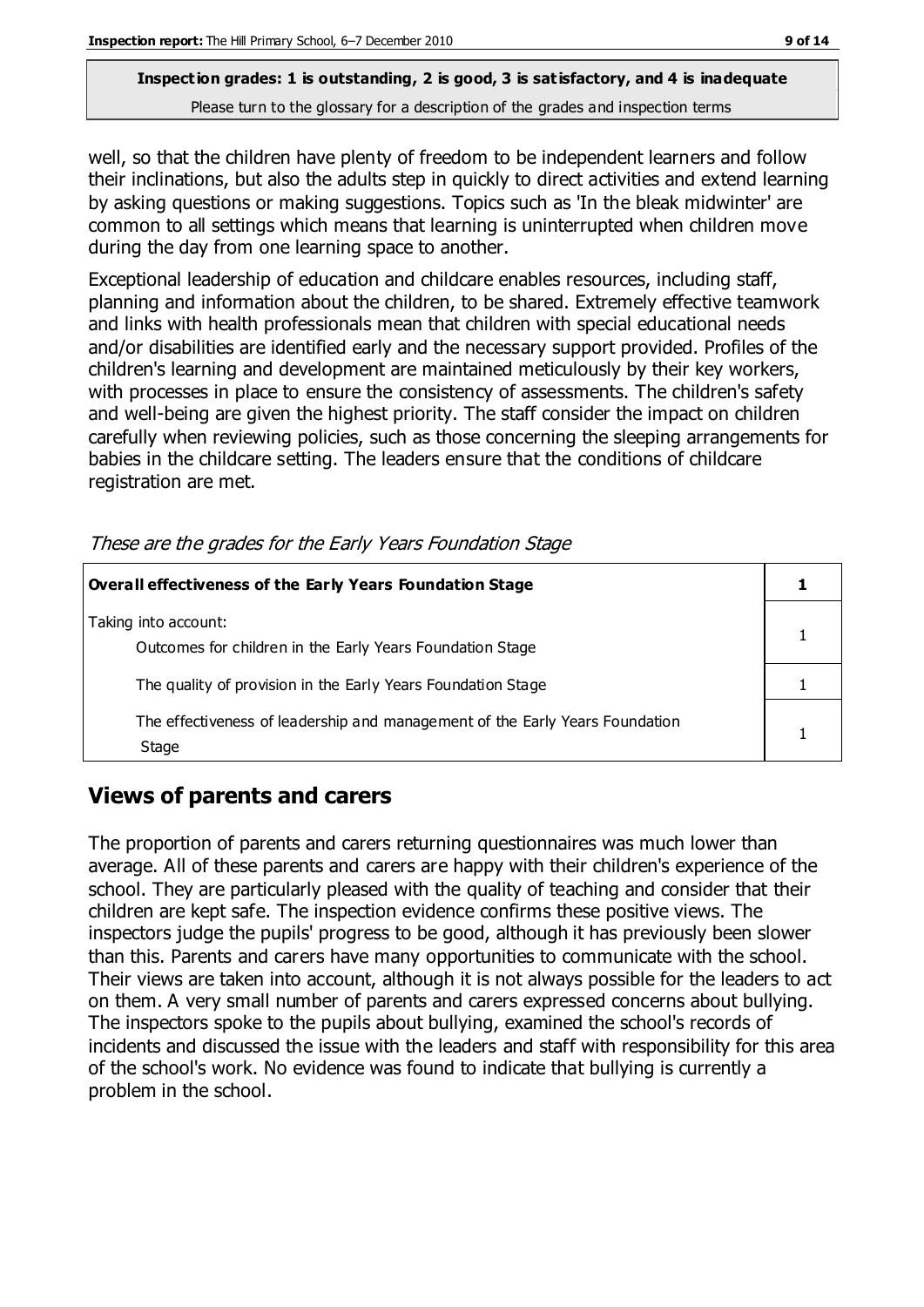#### **Responses from parents and carers to Ofsted's questionnaire**

Ofsted invited all the registered parents and carers of pupils registered at The Hill Primary School to complete a questionnaire about their views of the school.

In the questionnaire, parents and carers were asked to record how strongly they agreed with 13 statements about the school.

The inspection team received 24 completed questionnaires by the end of the on-site inspection. In total, there are 381 pupils registered at the school.

| <b>Statements</b>                                                                                                                                                                                                                                       | <b>Strongly</b><br>agree |               | <b>Agree</b> |               | <b>Disagree</b> |                | <b>Strongly</b><br>disagree |                |
|---------------------------------------------------------------------------------------------------------------------------------------------------------------------------------------------------------------------------------------------------------|--------------------------|---------------|--------------|---------------|-----------------|----------------|-----------------------------|----------------|
|                                                                                                                                                                                                                                                         | <b>Total</b>             | $\frac{1}{2}$ | <b>Total</b> | $\frac{1}{2}$ | <b>Total</b>    | $\frac{0}{0}$  | <b>Total</b>                | $\frac{0}{0}$  |
| My child enjoys school                                                                                                                                                                                                                                  | 11                       | 46            | 12           | 50            | $\mathbf{1}$    | $\overline{4}$ | $\mathbf 0$                 | $\mathbf 0$    |
| The school keeps my child<br>safe                                                                                                                                                                                                                       | 11                       | 46            | 13           | 54            | 0               | $\mathbf 0$    | $\mathbf 0$                 | $\mathbf 0$    |
| My school informs me about<br>my child's progress                                                                                                                                                                                                       | 10                       | 42            | 12           | 50            | $\overline{2}$  | 8              | $\mathbf 0$                 | $\mathbf 0$    |
| My child is making enough<br>progress at this school                                                                                                                                                                                                    | 8                        | 33            | 13           | 54            | 3               | 13             | $\mathbf 0$                 | $\mathbf 0$    |
| The teaching is good at this<br>school                                                                                                                                                                                                                  | 12                       | 50            | 12           | 50            | 0               | $\mathbf 0$    | $\mathbf 0$                 | $\mathbf 0$    |
| The school helps me to<br>support my child's learning                                                                                                                                                                                                   | 9                        | 38            | 13           | 54            | $\overline{2}$  | 8              | $\mathbf 0$                 | $\mathbf 0$    |
| The school helps my child to<br>have a healthy lifestyle                                                                                                                                                                                                | $\overline{7}$           | 29            | 16           | 67            | $\mathbf{1}$    | $\overline{4}$ | $\mathbf 0$                 | $\mathbf 0$    |
| The school makes sure that<br>my child is well prepared for<br>the future (for example<br>changing year group,<br>changing school, and for<br>children who are finishing<br>school, entering further or<br>higher education, or entering<br>employment) | $\overline{4}$           | 17            | 19           | 79            | $\mathbf{1}$    | 4              | $\mathbf 0$                 | $\mathbf 0$    |
| The school meets my child's<br>particular needs                                                                                                                                                                                                         | 9                        | 38            | 14           | 58            | $\mathbf{1}$    | 4              | $\mathbf 0$                 | $\mathbf 0$    |
| The school deals effectively<br>with unacceptable behaviour                                                                                                                                                                                             | 8                        | 33            | 14           | 58            | $\mathbf{1}$    | $\overline{4}$ | $\mathbf{1}$                | $\overline{4}$ |
| The school takes account of<br>my suggestions and concerns                                                                                                                                                                                              | 7                        | 29            | 13           | 54            | 3               | 13             | $\mathbf 0$                 | $\mathbf{0}$   |
| The school is led and<br>managed effectively                                                                                                                                                                                                            | 8                        | 33            | 15           | 63            | $\mathbf{1}$    | $\overline{4}$ | $\mathbf 0$                 | $\mathbf 0$    |
| Overall, I am happy with my<br>child's experience at this<br>school                                                                                                                                                                                     | 12                       | 50            | 12           | 50            | $\pmb{0}$       | $\mathbf 0$    | $\mathbf 0$                 | $\pmb{0}$      |

The table above summarises the responses that parents and carers made to each statement. The percentages indicate the proportion of parents and carers giving that response out of the total number of completed questionnaires. Where one or more parents and carers chose not to answer a particular question, the percentages will not add up to 100%.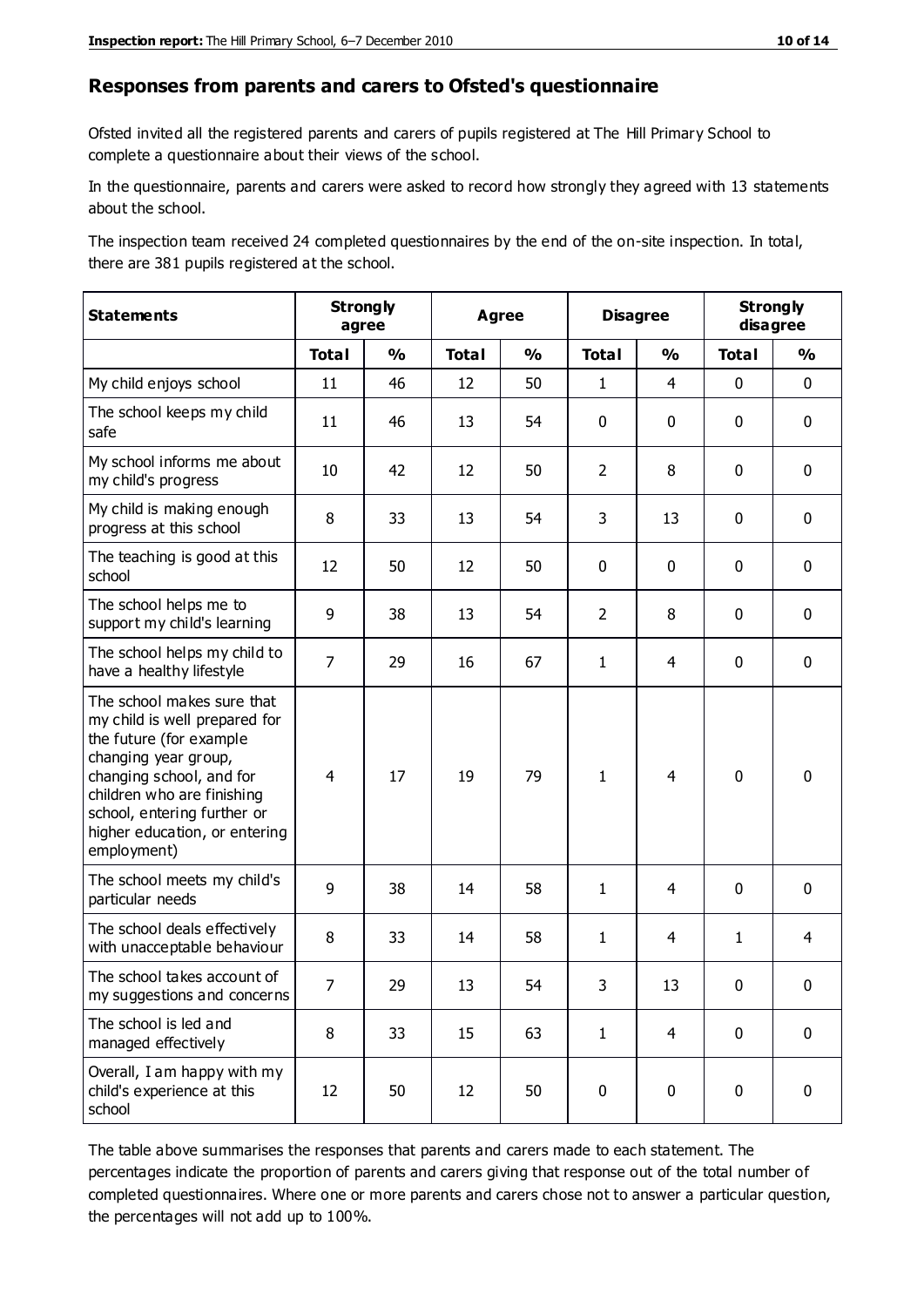# **Glossary**

| Grade   | <b>Judgement</b> | <b>Description</b>                                                                                                                                                                                                            |
|---------|------------------|-------------------------------------------------------------------------------------------------------------------------------------------------------------------------------------------------------------------------------|
| Grade 1 | Outstanding      | These features are highly effective. An outstanding school<br>provides exceptionally well for all its pupils' needs.                                                                                                          |
| Grade 2 | Good             | These are very positive features of a school. A school that<br>is good is serving its pupils well.                                                                                                                            |
| Grade 3 | Satisfactory     | These features are of reasonable quality. A satisfactory<br>school is providing adequately for its pupils.                                                                                                                    |
| Grade 4 | Inadequate       | These features are not of an acceptable standard. An<br>inadequate school needs to make significant improvement<br>in order to meet the needs of its pupils. Ofsted inspectors<br>will make further visits until it improves. |

### **What inspection judgements mean**

### **Overall effectiveness of schools**

|                       | Overall effectiveness judgement (percentage of schools) |      |                     |                   |
|-----------------------|---------------------------------------------------------|------|---------------------|-------------------|
| <b>Type of school</b> | <b>Outstanding</b>                                      | Good | <b>Satisfactory</b> | <b>Inadequate</b> |
| Nursery schools       | 58                                                      | 36   | 4                   | 2                 |
| Primary schools       | 8                                                       | 43   | 40                  | 9                 |
| Secondary schools     | 10                                                      | 35   | 42                  | 13                |
| Sixth forms           | 13                                                      | 39   | 45                  | 3                 |
| Special schools       | 33                                                      | 42   | 20                  | 4                 |
| Pupil referral units  | 18                                                      | 40   | 29                  | 12                |
| All schools           | 11                                                      | 42   | 38                  | 9                 |

New school inspection arrangements were introduced on 1 September 2009. This means that inspectors now make some additional judgements that were not made previously.

The data in the table above are for the period 1 September 2009 to 31 March 2010 and are the most recently published data available (see **[www.ofsted.gov.uk](http://www.ofsted.gov.uk/)**). Please note that the sample of schools inspected during the autumn and spring terms 2009/10 was not representative of all schools nationally, as weaker schools are inspected more frequently than good or outstanding schools.

Percentages are rounded and do not always add exactly to 100. Secondary school figures include those that have sixth forms, and sixth form figures include only the data specifically for sixth form inspection judgements.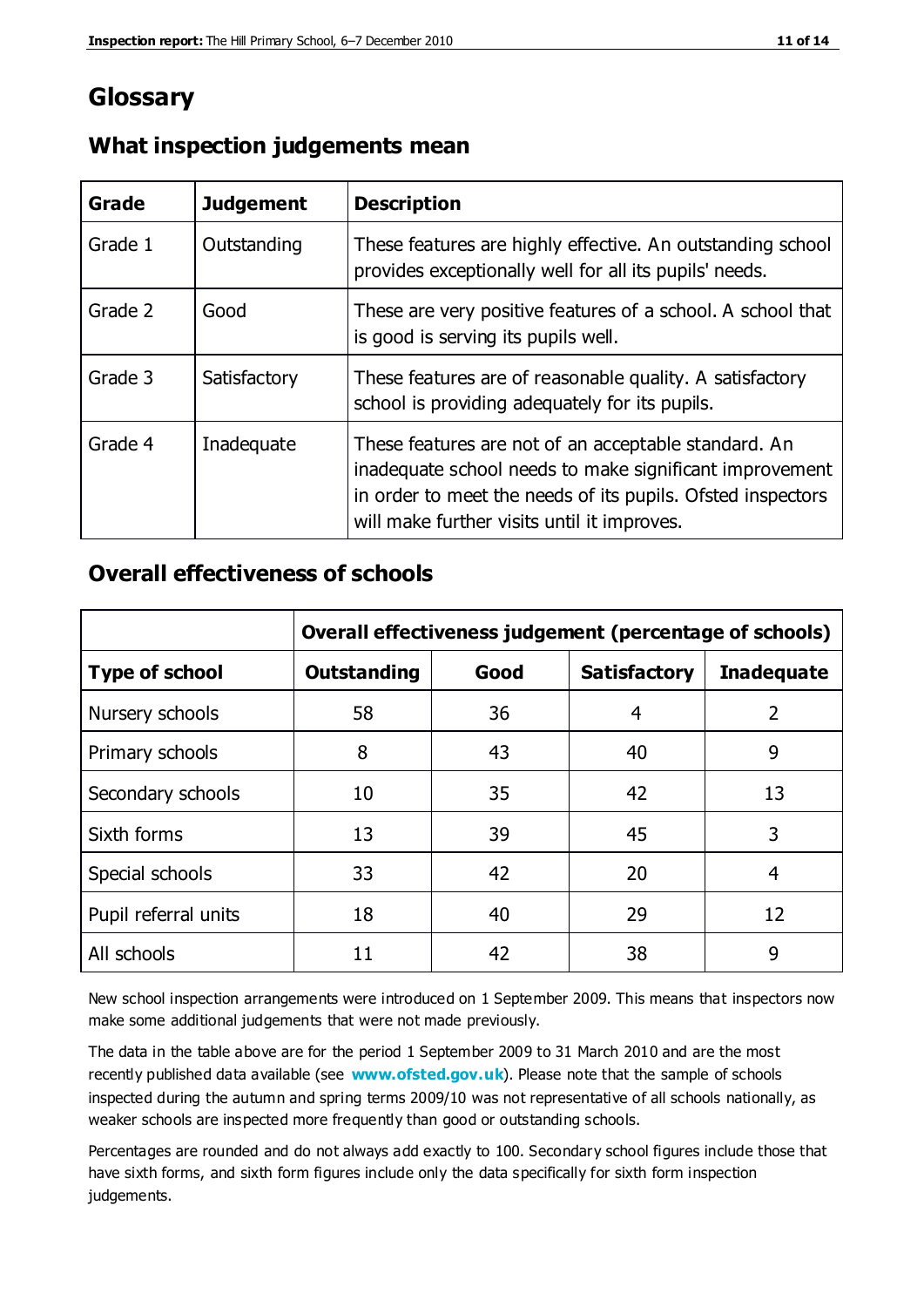# **Common terminology used by inspectors**

| Achievement:                  | the progress and success of a pupil in their learning,<br>development or training.                                                                                                                                                          |  |  |
|-------------------------------|---------------------------------------------------------------------------------------------------------------------------------------------------------------------------------------------------------------------------------------------|--|--|
| Attainment:                   | the standard of the pupils' work shown by test and<br>examination results and in lessons.                                                                                                                                                   |  |  |
| Capacity to improve:          | the proven ability of the school to continue<br>improving. Inspectors base this judgement on what<br>the school has accomplished so far and on the quality<br>of its systems to maintain improvement.                                       |  |  |
| Leadership and management:    | the contribution of all the staff with responsibilities,<br>not just the headteacher, to identifying priorities,<br>directing and motivating staff and running the school.                                                                  |  |  |
| Learning:                     | how well pupils acquire knowledge, develop their<br>understanding, learn and practise skills and are<br>developing their competence as learners.                                                                                            |  |  |
| <b>Overall effectiveness:</b> | inspectors form a judgement on a school's overall<br>effectiveness based on the findings from their<br>inspection of the school. The following judgements,<br>in particular, influence what the overall effectiveness<br>judgement will be. |  |  |
|                               | The school's capacity for sustained<br>improvement.                                                                                                                                                                                         |  |  |
|                               | Outcomes for individuals and groups of pupils.                                                                                                                                                                                              |  |  |
|                               | The quality of teaching.                                                                                                                                                                                                                    |  |  |
|                               | The extent to which the curriculum meets<br>pupils' needs, including, where relevant,<br>through partnerships.                                                                                                                              |  |  |
|                               | The effectiveness of care, guidance and<br>support.                                                                                                                                                                                         |  |  |
| Progress:                     | the rate at which pupils are learning in lessons and<br>over longer periods of time. It is often measured by<br>comparing the pupils' attainment at the end of a key                                                                        |  |  |

stage with their attainment when they started.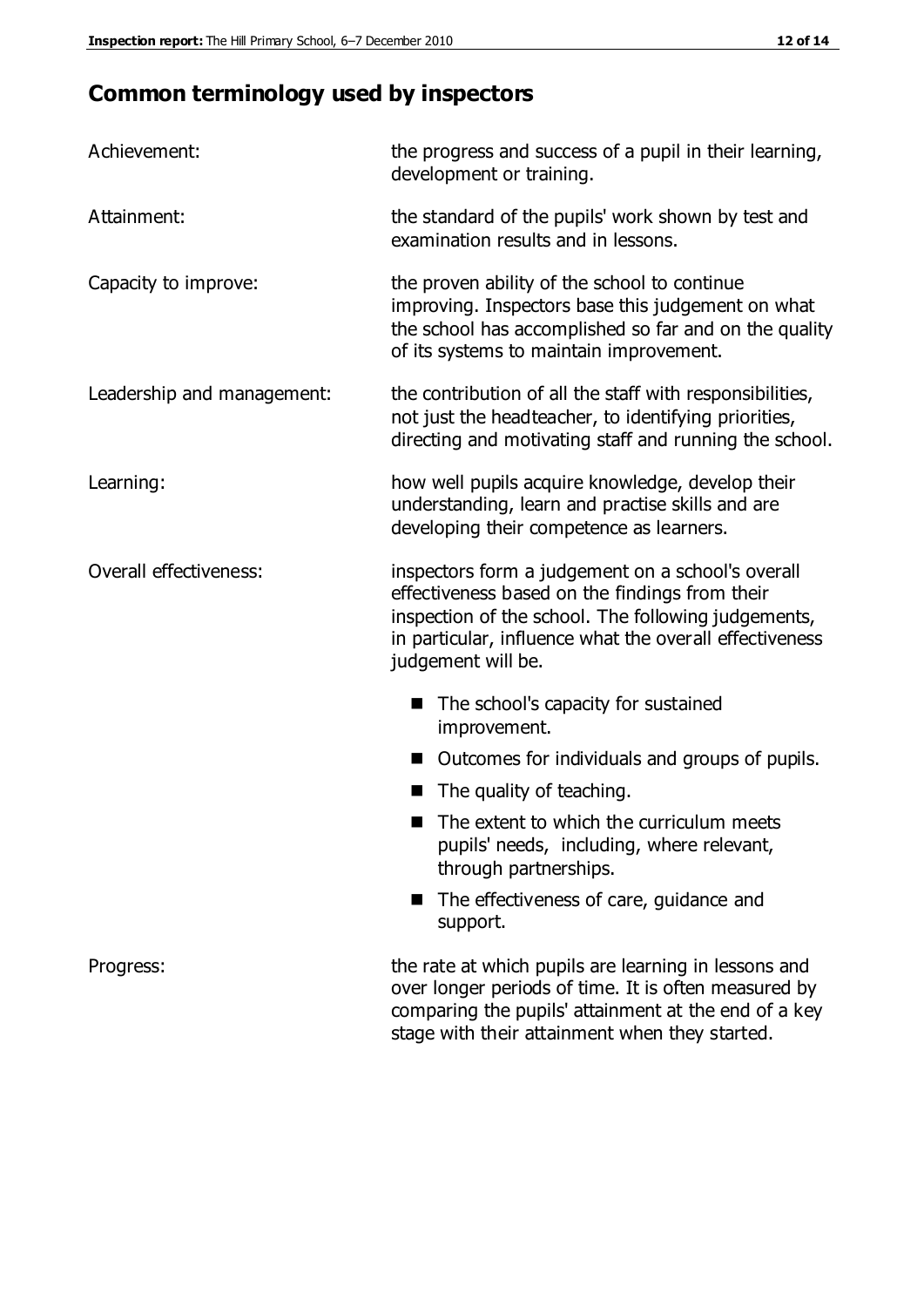### **This letter is provided for the school, parents and carers to share with their children. It describes Ofsted's main findings from the inspection of their school.**

8 December 2010

#### Dear Pupils

#### **Inspection of The Hill Primary School, Barnsley, S63 0DS**

Thank you all for being so welcoming and helpful when the inspectors visited your school. We very much enjoyed our short time with you and we are pleased to tell you that The Hill Primary is an outstanding school. These are some of the reasons why we came to that decision.

- You are always ready to take on responsibilities and you play a big part in making the school such a busy and happy place for learning.
- You told us that you feel very safe in school and that this is because the staff are always looking out for you. We agree that you are cared for extremely well.
- You know a great deal about how to be healthy and try hard to eat well and take plenty of exercise. You encourage other children to be healthy too.
- You make good progress in your learning. This is because the teaching is good at your school. Your good behaviour also helps everyone to be able to get on with their work.
- The school provides you with plenty of exciting and enjoyable experiences during lessons and when you go out on trips. You told us how much you enjoyed the clubs and we can see why – there are plenty to choose from.
- The school's leaders have made sure that it has improved very well indeed since the last inspection. They have plenty of ideas for making the school even better.

We consider that you need to reach higher levels in writing. We would like the school to help you improve by:

- asking you to speak more clearly
- making sure that you write as neatly as you can and that you try hard to spell and punctuate your writing correctly.

You can help by taking notice of what your teachers say and what they write in your books. We send our very best wishes to each one of you.

Yours sincerely

Mrs Rosemary Eaton

Lead inspector (on behalf of the inspection team)